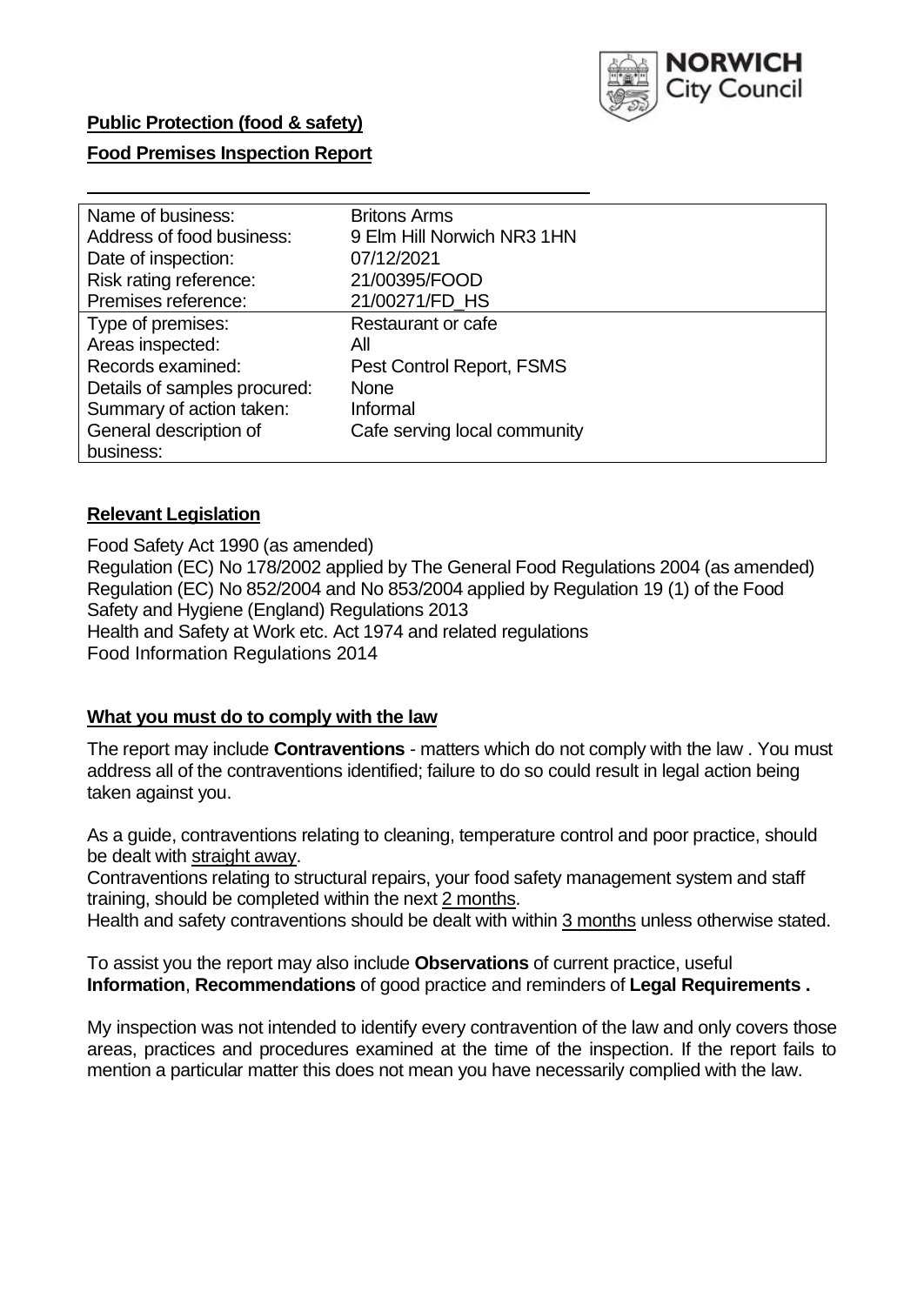# **FOOD SAFETY**

# **How we calculate your Food Hygiene Rating:**

 The food safety section has been divided into the three areas which you are scored against for the hygiene rating: 1. food hygiene and safety procedures, 2. structural requirements and 3. confidence in management/control procedures. Each section begins with a summary of what was observed and the score you have been given. Details of how these scores combine to produce your overall food hygiene rating are shown in the table.

| <b>Compliance Area</b>                     |          |    |           | <b>You Score</b> |                |    |           |    |          |  |  |
|--------------------------------------------|----------|----|-----------|------------------|----------------|----|-----------|----|----------|--|--|
| <b>Food Hygiene and Safety</b>             |          |    |           | 0                | 5              | 10 | 15        | 20 | 25       |  |  |
| <b>Structure and Cleaning</b>              |          |    |           | $\overline{0}$   | 5              | 10 | 15        | 20 | 25       |  |  |
| Confidence in management & control systems |          |    |           | $\Omega$         | 5              | 10 | 15        | 20 | 30       |  |  |
|                                            |          |    |           |                  |                |    |           |    |          |  |  |
| <b>Your Total score</b>                    | $0 - 15$ | 20 | $25 - 30$ |                  | $35 - 40$      |    | $45 - 50$ |    | > 50     |  |  |
| <b>Your Worst score</b>                    | 5        | 10 | 10        |                  | 15             |    | 20        |    |          |  |  |
|                                            |          |    |           |                  |                |    |           |    |          |  |  |
| <b>Your Rating is</b>                      | 5        |    |           | 3                | $\overline{2}$ |    |           |    | $\Omega$ |  |  |

Your Food Hygiene Rating is 5 - a very good standard

000005

# **1. Food Hygiene and Safety**

 requirements. You have safe food handling practices and procedures and all the Food Hygiene standards are excellent. You demonstrated full compliance with legal necessary control measures to prevent cross-contamination are in place. **(Score 0)** 

# **2. Structure and Cleaning**

The structure facilities and standard of cleaning and maintenance are all of a good standard and only minor repairs and/or improvements are required. Pest control and waste disposal provisions are adequate. The minor contraventions require your attention. **(Score 5}** 

**Contravention** The following items could not be effectively cleaned and must be covered or made non-absorbent:

• unsealed wooden structures

### **Maintenance**

**Contravention** The following had not been suitably maintained and must be repaired or replaced: